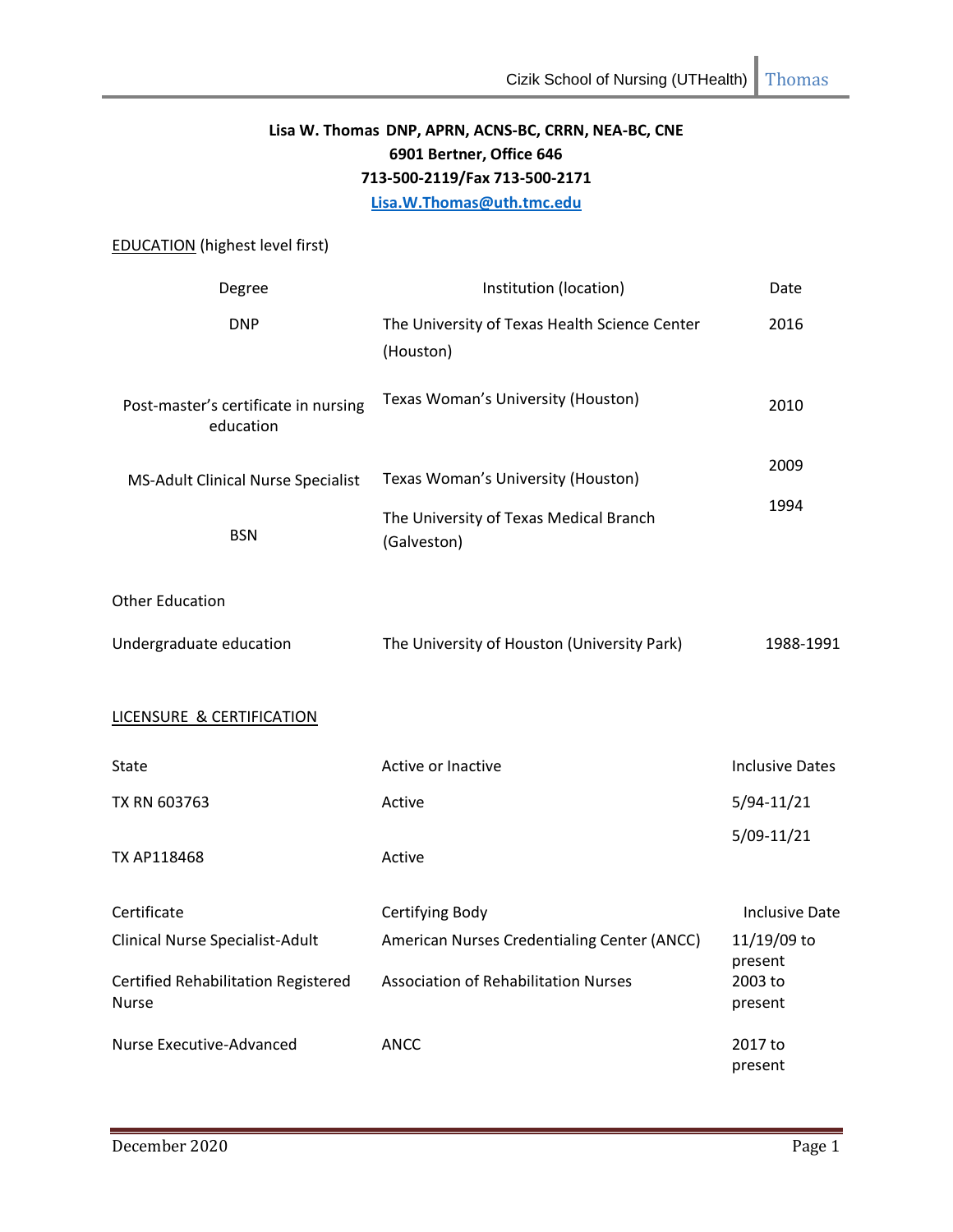| <b>Advanced Quality Improvement</b> | Texas Children's Hospital  | Completed<br>2018 |
|-------------------------------------|----------------------------|-------------------|
| Executive Leadership Institute      | <b>UTHealth</b>            | Fall 2018 series  |
| <b>Certified Nurse Educator</b>     | National League of Nursing | Completed<br>2020 |

# PROFESSIONAL EXPERIENCE (past to current)

| Institution                                                             | Position title                                                                                 | <b>Inclusive Dates</b>  |
|-------------------------------------------------------------------------|------------------------------------------------------------------------------------------------|-------------------------|
| <b>Bellaire General Hospital (BGH)</b>                                  | Staff nurse                                                                                    | 1994-1996               |
| <b>BGH</b>                                                              | Charge nurse                                                                                   | 1996-1997               |
| Texas Children's Hospital                                               | Charge nurse                                                                                   | 1997-1999               |
| <b>HealthSouth Treasure Coast</b>                                       | Charge nurse                                                                                   | 1999-2002               |
| <b>HealthSouth Dallas Medical</b>                                       | Charge nurse                                                                                   | 2001-2003               |
| Center                                                                  |                                                                                                |                         |
| <b>Medical Center of Lewisville</b><br>The Institute for Rehabilitation | Charge nurse                                                                                   | 2003-2005               |
| and Research (TIRR)                                                     | <b>Operations Administrator</b>                                                                | 2005-2010               |
| <b>TIRR Memorial Hermann (MH)</b>                                       |                                                                                                |                         |
| <b>Texas Woman's University</b>                                         | Adjunct clinical instructor                                                                    | 2009-2011               |
| <b>TIRR MH</b>                                                          | <b>Advanced Practice Registered</b><br>Nurse, Nursing Education Dept                           | 2010-2012               |
| <b>TIRR MH</b>                                                          | Manager of Nursing Education                                                                   | 2012-2013               |
| <b>TIRR MH</b>                                                          | Director I, Clinical Education                                                                 | 2013-2015               |
| <b>TIRR MH</b>                                                          | Director II, Clinical Education                                                                | 2015-2016               |
| University of Texas Health Science Assistant Professor, Clinical        |                                                                                                | 2016-present            |
| Center Houston (UTHSCH)-School                                          |                                                                                                |                         |
| of Nursing                                                              |                                                                                                |                         |
| <b>TIRR MH</b>                                                          | Research Nurse consultant                                                                      | Jan. 2017-Aug. 2018     |
| Cizik School of Nursing (CSON),<br>UTHealth (UTH)                       | Department of Acute and<br><b>Continuing Care Interim Division</b><br><b>Head-Adult Health</b> | December 2017-July 2018 |
| CSON, UTH                                                               | Doctor of Nursing Practice (DNP)<br>Program Director                                           | July 2018-Sept. 2019    |
| CSON, UTH                                                               | Assistant Professor, Clinical                                                                  | September 2019-present  |
| HONORS & AWARDS (past to current)                                       |                                                                                                |                         |
| Award                                                                   | <b>Awarding Organization</b>                                                                   | Date                    |
| Bronze level recognition                                                | <b>Good Samaritan Foundation-</b><br>educator role                                             | 2017                    |
| Second place poster                                                     | National Association of Indian<br><b>Nurses of America</b>                                     | 2017                    |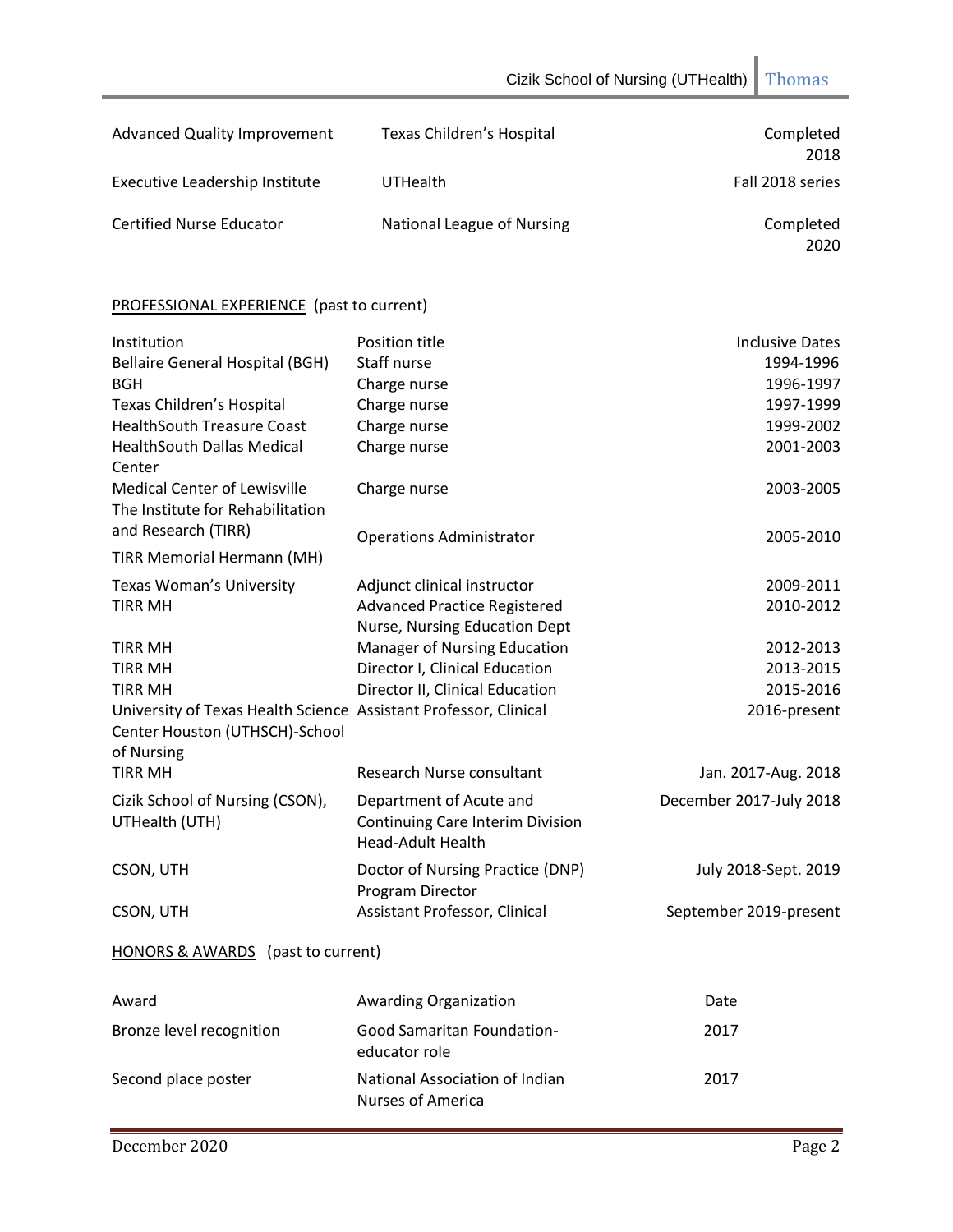Cizik School of Nursing (UTHealth) Thomas

| Clinical Excellence award                            | Sigma Theta Tau-Zeta Pi chapter                                                                                                                                                       | 2018 |
|------------------------------------------------------|---------------------------------------------------------------------------------------------------------------------------------------------------------------------------------------|------|
| 2018 RNJ Editor's choice reprint                     | "A study of the amputee<br>experience of viewing self in the<br>mirror", in top five downloaded<br>articles for the Rehab Nursing<br>Journal, chosen for the INANE<br>Virtual Journal | 2018 |
| Institute for Teaching and<br>Learning's scholarship | Academy of Academic Leadership                                                                                                                                                        | 2018 |
| Salute to Top 150 Nurses                             | <b>Houston Chronicle</b>                                                                                                                                                              | 2019 |
| Top 20 Nurses                                        | Texas Nurses Association, District<br>9                                                                                                                                               | 2019 |

# **GRANTS**

# Research Grants (past to current)

HSC-MH-13-0908 The Experience of Viewing Self in a Mirror after Amputation of a Limb, Texas Woman's University, co-PI (Wyona Freysteinson, PhD co-PI), \$5000, 2013-2014

Nurses' confidence in supporting patients in mirror-viewing: A feasibility study of an online mirror educational program, TIRR MH Innovations fund, PI role, \$5000, 2016-2018.

Workplace Violence Against Nurses Grant Program, in response to RFA No. HHS0004718, awarded \$170,980, consulting team member with Texas Children's Hospital partners (Karla Abela, PhD PI), 2020- 2021.

# **Educational Grants (past to current)**

Texas Gulf Coast Graduate Nursing Education demonstration project, CMS, charter draft team member.

TIRR Memorial Hermann Rehabilitation Nurses Academy, Anne R. Wilford grant, consultant role (Hilary Touchett, PhD PI), \$25,000, 2020-2021.

# **PUBLICATIONS**

Peer Reviewed Publications (past to current - APA format, indicate if invited)

Freysteinson, W., **Thomas, L.**, Sebastian-Deutsch, A., Douglas, D., Melton, D., Celia, T., Reeves, K. & Bowyer, P. (2016). A study of the amputee experience of viewing self in the mirror. *Rehabilitation Nursing.* DOI: 10.1002/rnj.256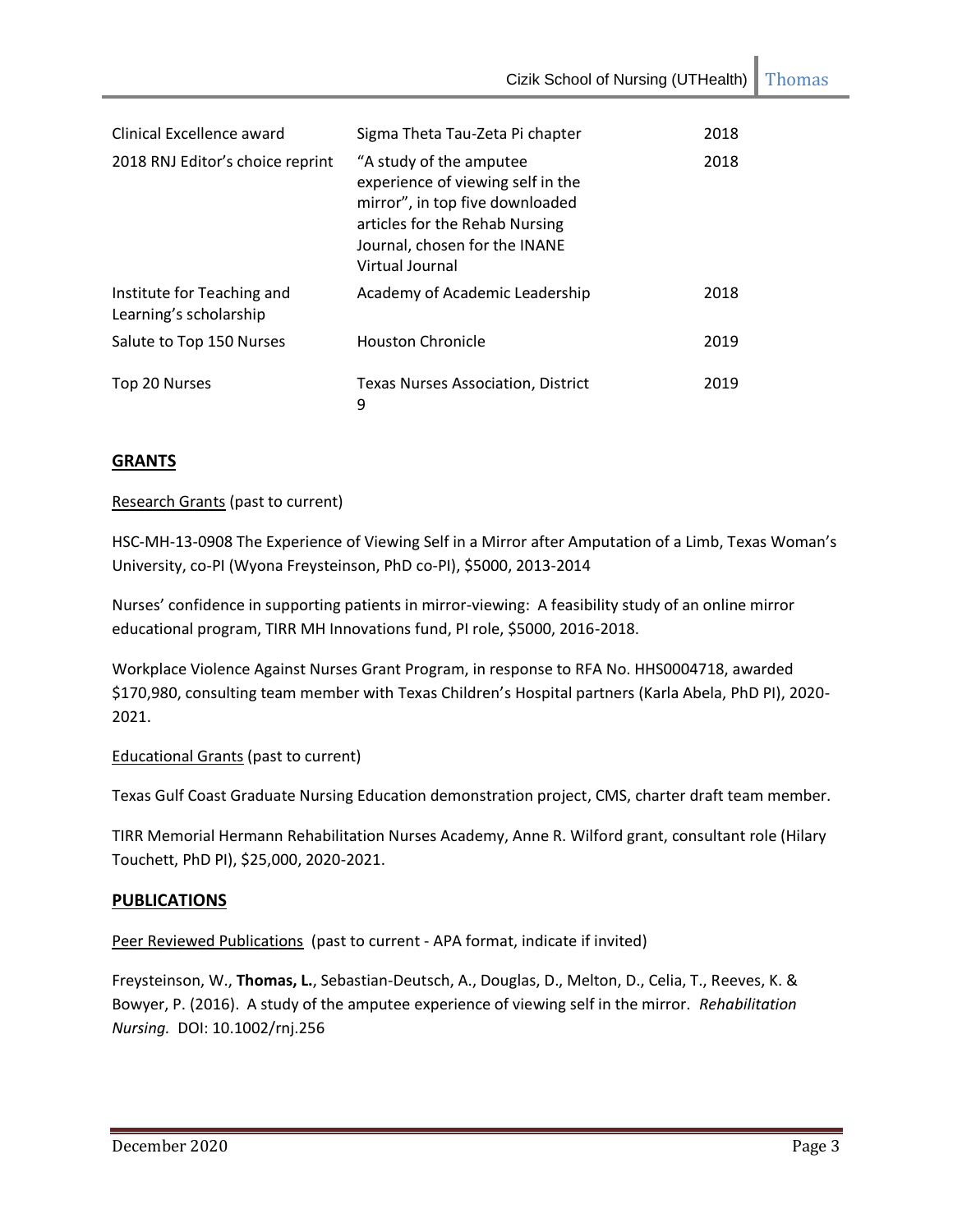Thayer, V., Freysteinson, W., & **Thomas, L.** (2020). Transforming the experience of mirror viewing for individuals faced with disfiguring injuries. *Clinical Nurse Specialist*, 34, 132-136. https://doi.org/10.1097/NUR.0000000000000518

Edwards, A. & **Thomas, L.** (in press). Trifecta for RN-BSN curricula: Algorithms, interdisciplinary practice, and authentic application within a quality improvement project. *Nurse Educator, 46*(2). To be epublished ahead of print.

# Books & Chapters (past to current)

Edwards, Allison P., Troutman-Jordan, Meredith, and **Thomas, Lisa W.** (2019). Chapter 21: Populations Affected by Disabilities in Nies & McEwen (Eds.), *Community/Public Health Nursing: Promoting the Health of Populations, 7th edition.* St. Louis: Elsevier.

Hickey, Joanne V. and **Thomas, Lisa W.** (2019). Chapter 13: Rehabilitation of Patients with Neurological Problems in Hickey, J. (Ed)., *The Clinical Practice of Neurological and Neurosurgical Nursing, 8th edition.*

Media & Other Creative Products (past to current) Authors, Role, Title, Funder/Copyright Holder (Type), date, distributor

Freysteinson, W., **Thomas, L.,** Thayer, V.R., Lelek, N., Lee, I. Co-creator. Reflections on healing: Viewing self in the mirror after an amputation. TIRR MH and TWU/Texas Woman's University (video), 2017, available at https://youtu.be/RTrtWharUXc

Freysteinson, W., **Thomas, L.,** Thayer, V.R., Lelek, N., Lee, I. Co-creator. Assisting individuals with mirror viewing after amputation and other visible disfigurements. TIRR MH and TWU/Texas Woman's University (video), 2017, available at https://www.youtube.com/watch?v=H6dpzDHuefM

# Peer Reviewed Abstracts (past to current)

**Thomas, L.W.** & Euliarte, M.A. (2013). Targeted interventions for compliance with hand hygiene measures in the rehabilitation setting. American Nurses Association's Quality Conference Paper 9386. https://ana.confex.com/ana/ndnqi13/webprogram/Paper9386.html

Freysteinson, W.M., Douglas, D., **Thomas, L.**, Sebastian-Deutsch, Reeves, K., & Celia, T. (2015). *The amputee experience of viewing self in the mirror. Research poster 4895.* Archives of Physical Medicine and Rehabilitation, 96(12), e14.

**Thomas, L.**, Davis, K., Dharap, U., & Euliarte, M. (2018). *Telemonitoring Cameras: A Key Program Component for Decreasing Fall Events in the Setting of Neurorehabilitation.* Archives of Physical Medicine and Rehabilitation, Research Poster 308835, 98(10), e40.

**Thomas, L.,** Edwards, A., Nwogboso, A., & Velasquez, J. (2018). *A Guidance Algorithm to Improve Communication and Management of Brain Injury Rehabilitation PRN Bowel Medications.* Archives of Physical Medicine and Rehabilitation, Research Poster 742825, 99(10), e82.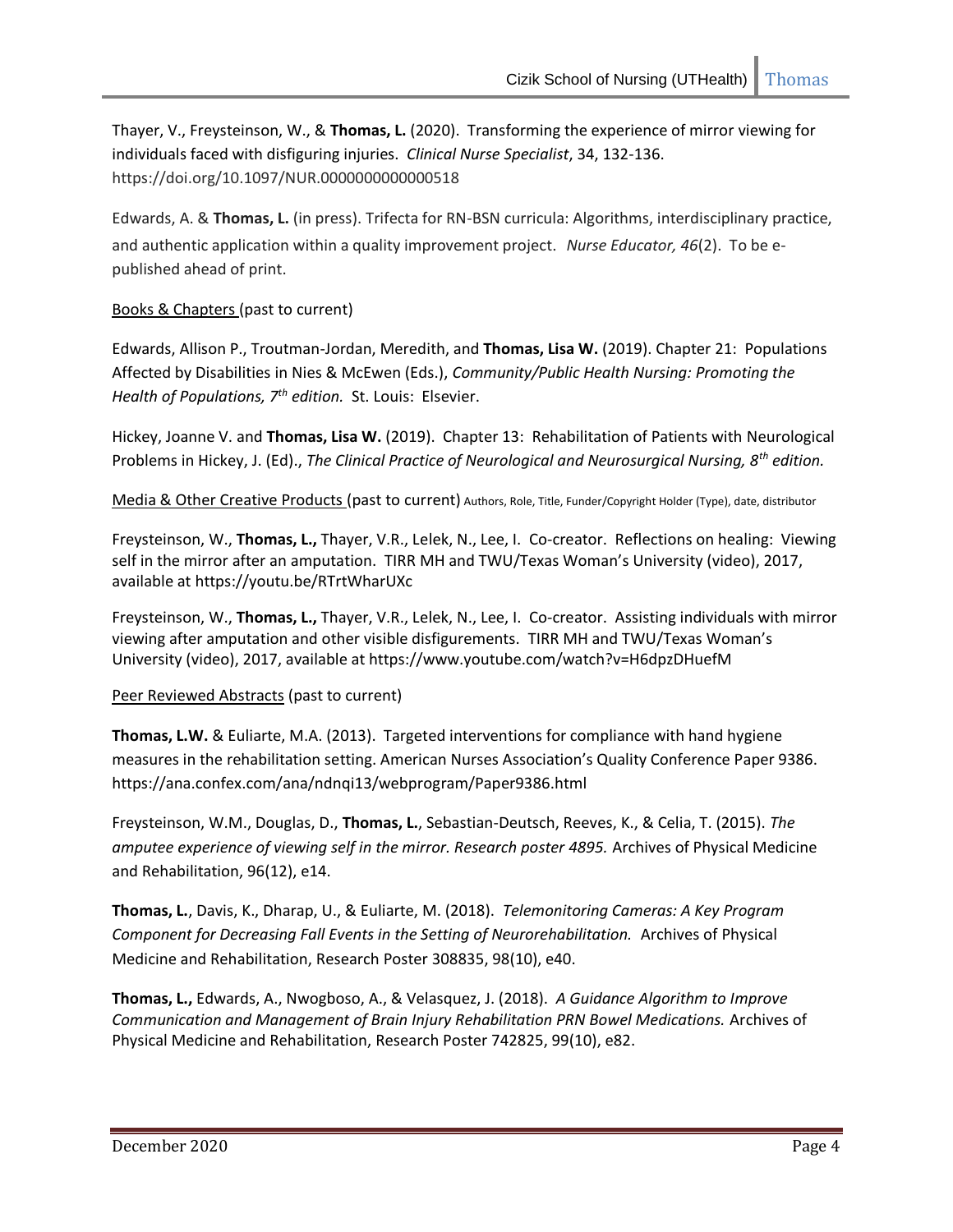# **PRESENTATIONS**

# International (past to current)

Freysteinson, W., Deutsch, A., **Thomas, L**. (2015, March) Transforming the mirror experience for individuals post-amputation. Global Nursing Conference, Houston, TX

Freysteinson, W., **Thomas, L.,** Lelek, N., Lee, I., Douglas, D. (2017, October) Designing a Video for Online Dissemination of Emotionally Sensitive Health Information. Sigma Theta Tau International's conference, Indianapolis, IN.

Edwards, A., **Thomas, L.,** & Engebretson, J. (2019, July). Second author for podium presentation accepted by the International Nursing Research Congress, Calgary, Canada "Transforming care for people with disabilities: Improving quality and reducing barriers through clinical education".

#### National (past to current)

Freysteinson, W., **Thomas, L**. (2015, October). Facilitating the mirror experience for individuals postamputation. Association of Rehabilitation Nurses national conference, New Orleans, LA.

Freysteinson, W., **Thomas, L**. (2016, April) A model of viewing self in the mirror after amputation of a limb. Society for the Advancement of Modeling & Role-Modeling  $16<sup>th</sup>$  biennial national conference, San Antonio, TX.

Brixey, J., Siders, K., **Thomas, L.** (2018, October) Implementing Turnitin® (TII) to improve scholarly writing and decrease grading time. Webinar recorded for AMIA, the American Medical Informatics Association.

#### Regional/State (past to current)

**Thomas, L.** (October, 2013). Neurologic Conditions in Adult Populations. TIRR MH Certified Rehabilitation Registered Nurse Review, Houston, TX.

**Thomas, L.** (June, 2014). Invited testimony, Texas Sunset Commission Review for the Department of Health Services, Austin, TX.

**Thomas, L.** (October, 2016). Nursing Theorists. TIRR MH Certified Rehabilitation Registered Nurse Review, Houston, TX.

Freysteinson, W. & **Thomas, L.** (February, 2018). Mirror study: Impacts for those with amputations. Rehabilitation Solutions, Houston, TX.

**Thomas, L.** (October, 2018). Steps to DNP project success. Texas DNP Directors' meeting, Fort Worth, TX.

Brixey, J., Siders, K., & **Thomas, L.** (February, 2019). Turnitin®, a software application to improve scholarly writing for Doctoral of Nursing Practice students. Demonstration for Shine conference, Austin, TX.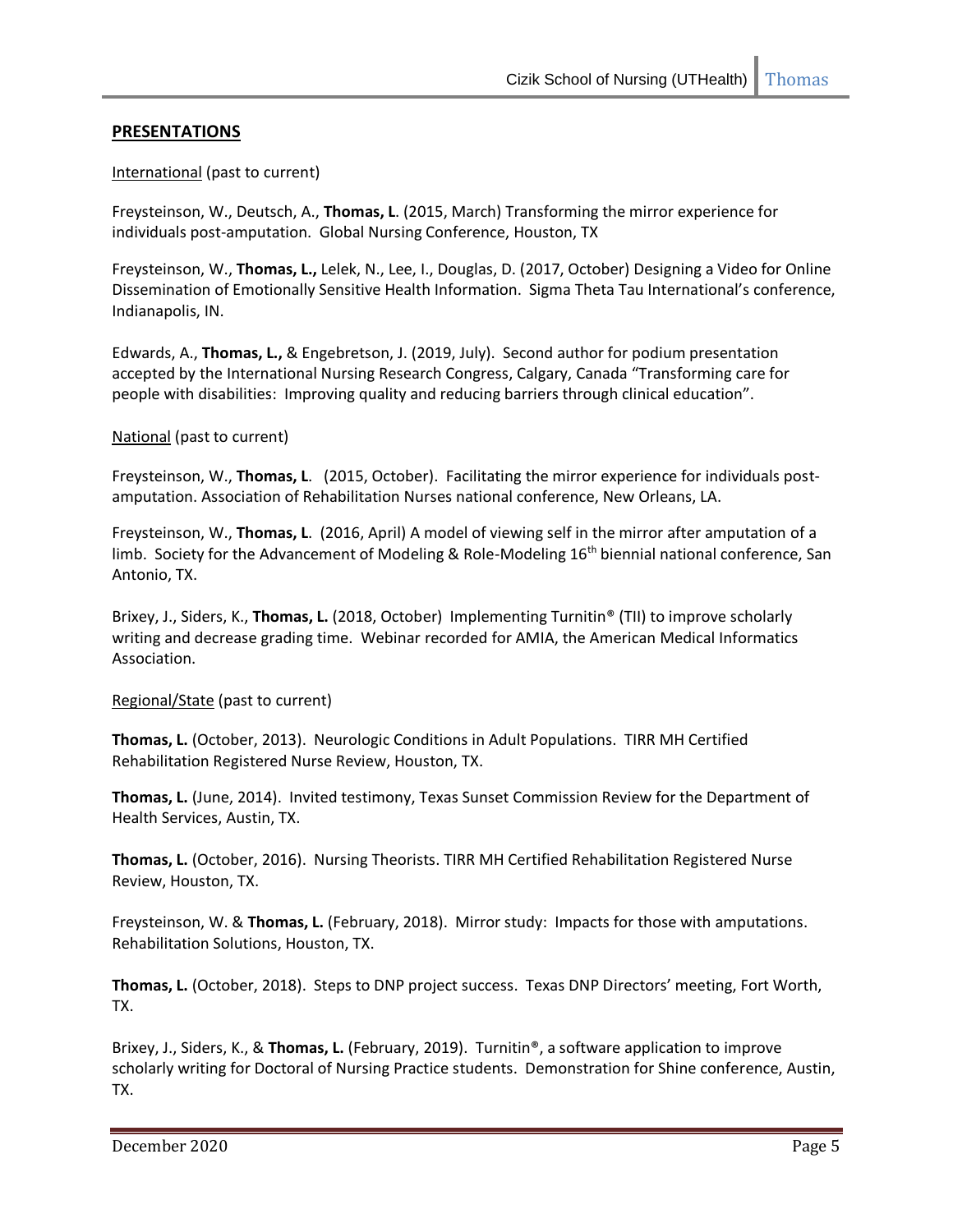**Thomas, L.** (May, 2019). Invited faculty panelist for inaugural Texas DNP Alumni conference, Austin, TX.

Local (past to current)

**Thomas, L.** (May, 2013). Cancer Rehabilitation: Past, Present, and Future Directions. TIRR Memorial Hermann Oncology in rehabilitation conference, Houston, TX.

Brixey, J., Rooney, L., Siders, K., & **Thomas, L**. (February, 2018). Improving scholarly writing and decreasing time in grading in a doctorate of nursing practice (DNP) program. Advanced Quality Improvement, Houston, TX.

#### **PROFESSIONAL SERVICE**

#### Professional Service (past to current)

| Organization                                | Role                                 | Inclusive dates        |
|---------------------------------------------|--------------------------------------|------------------------|
| <b>Texas Clinical Nurse Specialists</b>     | <b>Education committee</b>           | 2012                   |
| <b>Bowles Chapel lecture series</b>         | <b>Education committee</b>           | 2016                   |
| Sigma Theta Tau International               | Zeta Pi delegate                     | 2017                   |
| <b>Rehabilitation Nursing Journal</b>       | Manuscript reviewer                  | 2017-present           |
| <b>Association of Rehabilitation Nurses</b> | Membership Chair                     | 2017-2018              |
| <b>Association of Rehabilitation Nurses</b> | <b>Education co-chair</b>            | 2018                   |
| <b>Association of Rehabilitation Nurses</b> | <b>Vice President</b>                | 7/1/2017-7/1/2018      |
| <b>Association of Rehabilitation Nurses</b> | Southeast Texas<br>chapter President | 7/1/2018-7/1/2019      |
| TMC Research Collaborative (TRC)            | TIRR representative                  | 10/2016-7/2018         |
|                                             | Conference planning                  | 2017                   |
| Nursing Science at the Bedside              | poster abstract review               | 2017                   |
| Texas Nurses Association, District 9        | Nominating<br>committee chair        | 2018-2019<br>2018-2020 |
| Sigma Theta Tau International               | Counselor for Zeta Pi                | 2018-2019              |
| UT Research Day                             | Planning committee                   | 2019                   |
| <b>TCH Advanced Quality Improvement</b>     | <b>Team Coach</b>                    | 2019-2021              |
| <b>Texas Nurses Association District 9</b>  | Secretary                            |                        |
| <b>Professional Memberships</b>             |                                      |                        |
| Organization                                | Role                                 | Inclusive dates        |
| <b>Association of Rehabilitation Nurses</b> | Member                               | 2002-present           |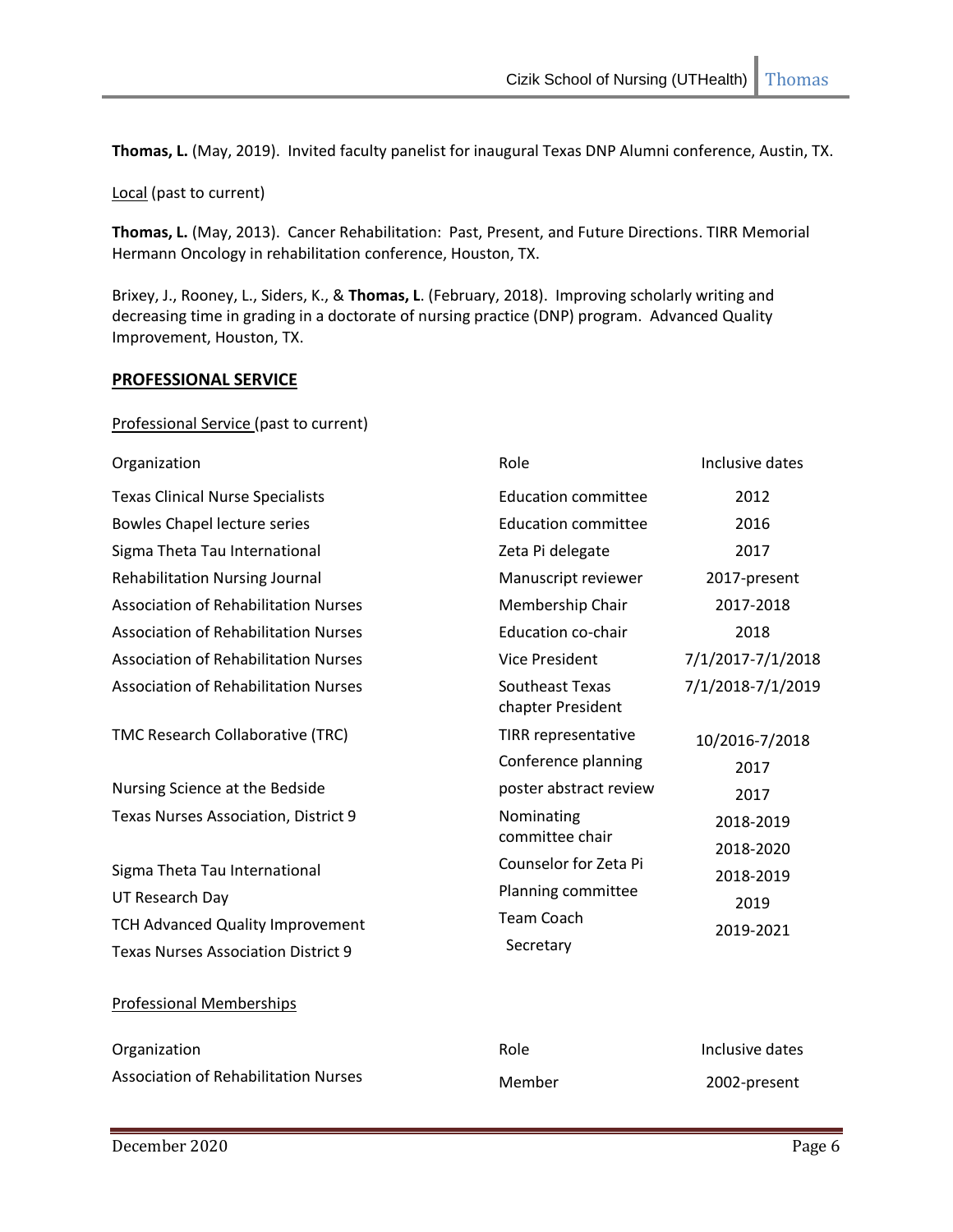| Sigma Theta Tau International                                                             | Member                    | 2015-present    |
|-------------------------------------------------------------------------------------------|---------------------------|-----------------|
| <b>Texas Nurses Association</b>                                                           | <b>Board of Directors</b> | 2016-present    |
|                                                                                           | Secretary                 |                 |
| <b>American Nurses Association</b>                                                        | Member                    | 2016-present    |
| Houston Organization of Nurse Executives                                                  | Member                    | 2019-present    |
| Institutional Service (past to current)                                                   |                           |                 |
| <b>TIRR Memorial Hermann</b>                                                              |                           |                 |
| Committee                                                                                 | Role                      | Inclusive dates |
| Nurse Leadership Council                                                                  | Member                    | 2005-2016       |
| <b>Singapore Nurse Residency</b>                                                          | Coordinaor                | 2014            |
| Memorial Hermann Health System                                                            |                           |                 |
| Committee                                                                                 | Role                      | Inclusive dates |
| <b>Education Directors Council</b>                                                        | Member                    | 2014-2016       |
| System Nurse Residency                                                                    | Founding group            | 2015-2016       |
| <b>Residency Advisory Board</b>                                                           | Member                    | 2016            |
| Alarm Safety Taskforce                                                                    | Member                    | 2016            |
| University of Texas Health Science Center, Houston<br><b>School of Nursing Committees</b> | Role                      | Inclusive dates |
| <b>DNP Council</b>                                                                        | Member                    | 2016-present    |
| <b>Baccalaureate Council</b>                                                              | Member                    | 2016-2018       |
| MH Residency Symposium                                                                    | Poster judge              | 2016            |
| <b>Baccalaureate Admissions</b>                                                           | Member                    | 2017-2018       |
| Clinical students from Taiwan                                                             | <b>Guide to TIRR</b>      | 2017            |
| <b>Interfaculty Council</b>                                                               | Alternate member          | 2017-2018       |
| <b>DNP Student Orientation</b>                                                            | Chair                     | 2017, 2018      |
| Faculty Life Council (FLC)                                                                | Member                    | 2017-2018       |
| Awards, Fellowships, Certifications subcommittee                                          | Founding member           | 2017-2018       |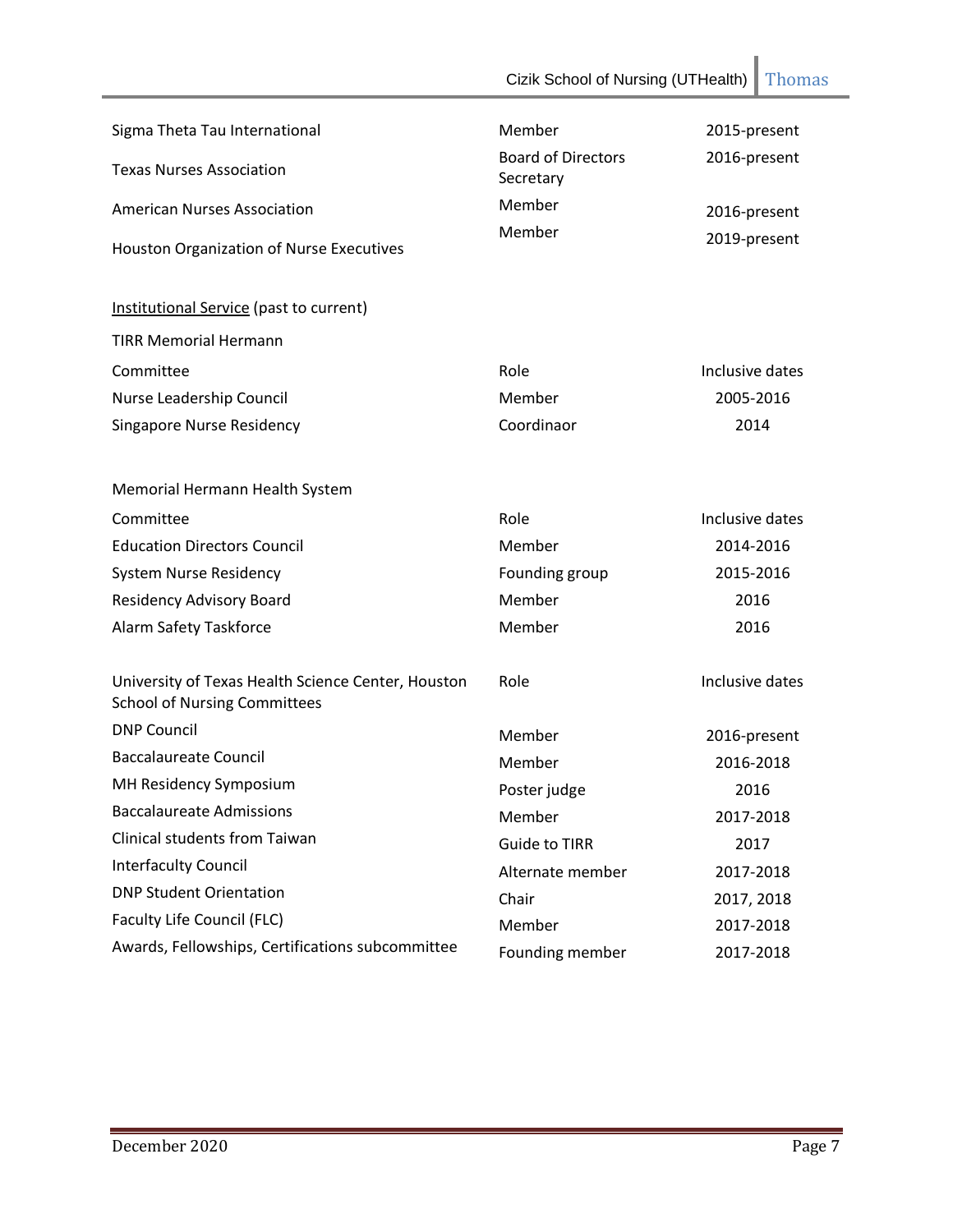| Cizik School of Nursing (UTHSC-H name changed) | Role                                                    | Inclusive dates   |
|------------------------------------------------|---------------------------------------------------------|-------------------|
| Power of Nursing                               | Faculty facilitator                                     | 2018              |
| Interprofessional Education                    | Faculty facilitator                                     | 2018              |
| <b>BSN-DNP NP taskforce</b>                    | Member                                                  | 2018              |
| <b>BSN-DNP NP taskforce</b>                    | Chair                                                   | 2019              |
| <b>DNP Advisory committee</b>                  | Chair                                                   | 2018-2019         |
| <b>DNP Council</b>                             | Chair                                                   | 2018-2019         |
| Typhon implementation team                     | Subadministrator                                        | 2018-2019         |
| <b>TMC Library Commons</b>                     | Abstract editor                                         | 2018-2019         |
| <b>DNP Curriculum Revision</b>                 | Committee member                                        | 2020              |
| <b>DNP Admissions/Interviews</b>               | <b>Faculty Coordinator</b>                              | 2020-2021         |
| <b>Community Service (past to current)</b>     |                                                         |                   |
| Institution                                    | Role                                                    | Inclusive dates   |
| Fort Bend ISD<br><b>Houston ISD</b>            | Mentor<br>Clinical contact                              | 2010-2012<br>2016 |
| DeBakey High School                            | Open House lecturer                                     | 2016              |
| <b>American Red Cross</b>                      | <b>Faculty Coordinator</b>                              | August, 2017      |
| <b>Sugarcreek Baptist Church</b>               | Open Door special<br>needs and Children's<br>ministries | 2017-2019         |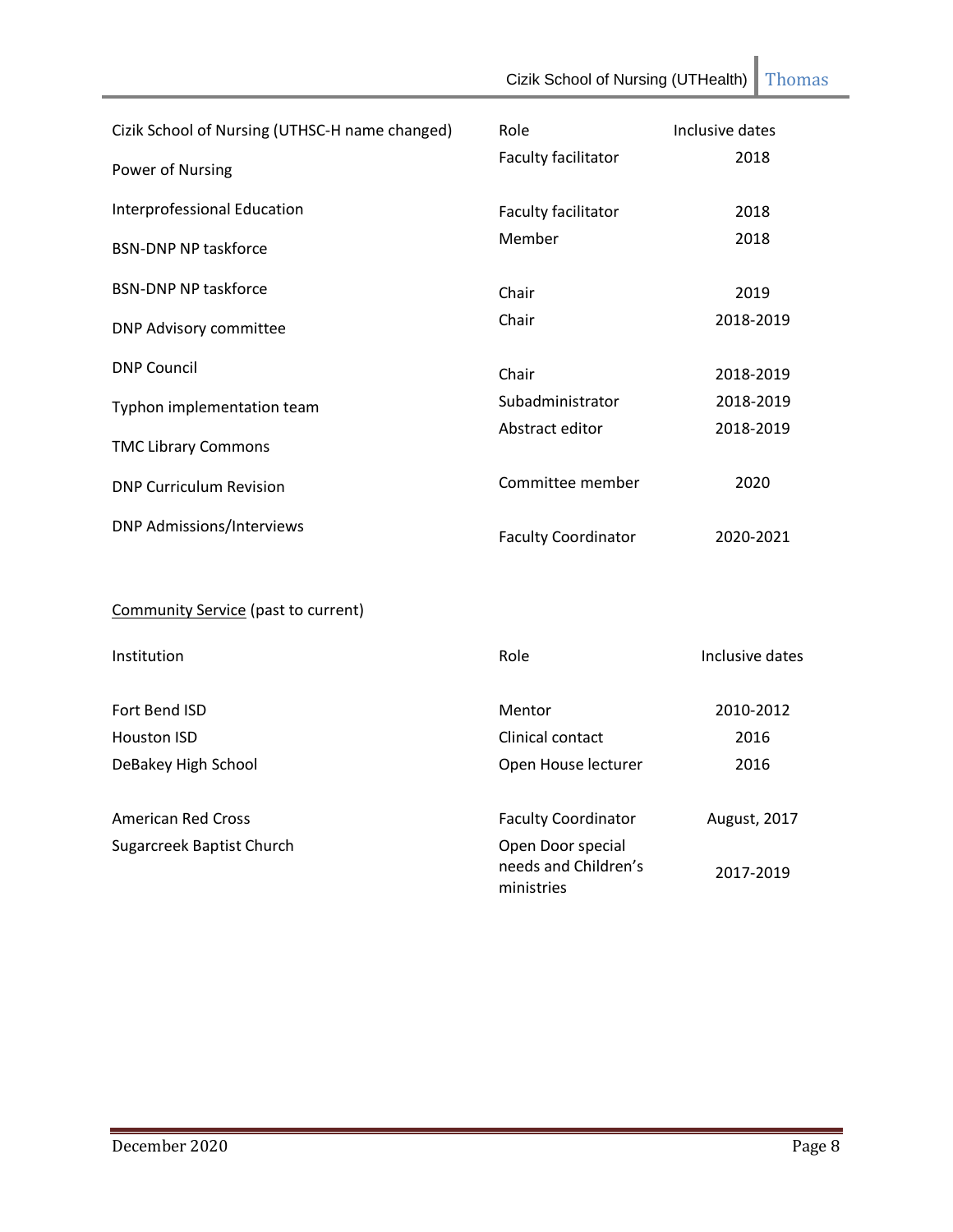# **OPTIONAL APPENDICES**

#### Courses Taught (past to current)

Institution, Course Title (number), Credits, Role, Inclusive dates, clinical/didactic/online

#### **Texas Woman's University:**

Concepts and Clinical Competencies N3005, 5 credit hours, Clinical Faculty, 5 semesters, 2009-2011, didactic and clinical

#### **University of Texas Health Science Center Houston (now Cizik School of Nursing, UTHealth):**

Organizational & Systems Leadership N6847, 3 credits, Instructor, Fall 2016-2020, didactic/online

Advanced Physical Examination and Differential Diagnosis Practicum N6152B, relief instructor, 2016- 2018, clinical

Synthesis N3704, clinical project facilitator for RN to BSN classes Fall 2016-Spring 2017, didactic/clinical

Scholarly Foundations for Anesthesia Practice N6418W, 3 credits, Co-lead, Spring 2017, didactic/online

Data Analysis and Evaluation N6820, 3 credits, Instructor, Spring 2017, didactic/online. Lead, 2019-2020.

Adult and Older Adult Health N3523B, co-lead Spring 2016, Lead, Summer/Fall 2017, Spring/Sum 2018. Clinical and Coordinator roles.

Translational Science N6808, 3 credits, Instructor, Summer 2017-2020 didactic/online

Business of Healthcare N6851, 2 credits, Instructor, Fall 2017 and 2018 didactic/online

Health Policy, Politics, and Ethics N6802, 3 credits, Instructor, Spring 2018, didactic/online

DNP Seminar I and II, N6860A and N6870A, 2 credits each, small group Instructor, Fall 2018, Co-Lead, 2019-2020, didactic/online

Evidence Based Practice, N6907, 3 credits, didactic/online Instuctor, Fall 2018

Clinical Scholarship Portfolio, N6830, 1 credit, Advisor to a total of 18 DNP students admitted 2016-2020

Transitions and Innovations in Health Care N6842, 2 credits, Lead for seminar/online course Spring, 2019-2020. Didactic and online.

Practice Management N6845, 2 credits, Lead, Summer 2019-2020. Didactic and online.

Scholary Foundations, N6801, 3 credits, Instructor, Fall 2019-2020. Didactic and online.

DNP Fellowship I and II, N6860B and N6870B, 2 credits each, Lead faculty, 2019-2020. Online/clinical.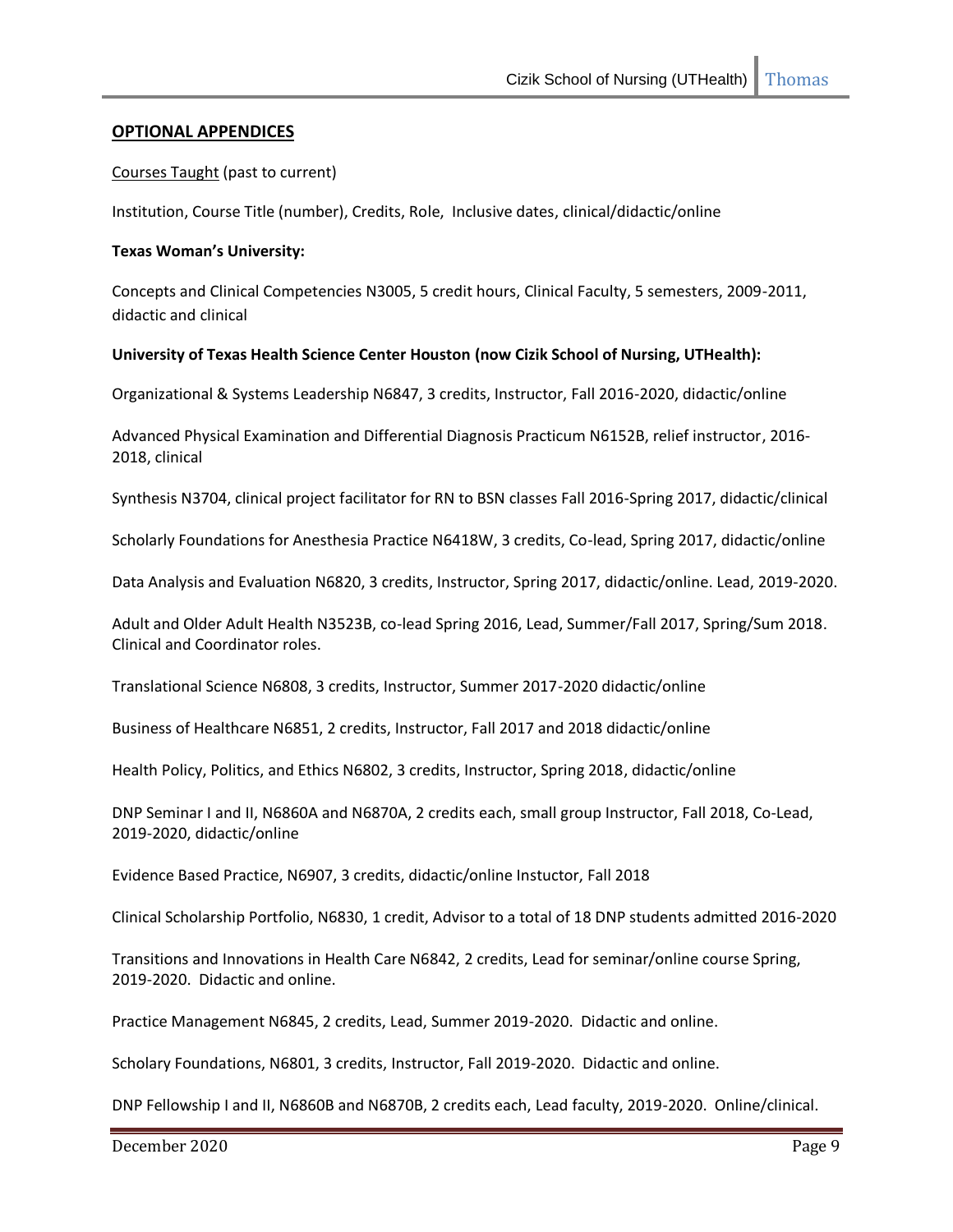# List of Project/Thesis/Dissertation Advisees (past to current)

Cizik School of Nursing (UTHealth), Rosemarie Lopez, *Increasing Adherence with Colorectal Cancer Screening Tests in a Disadvantaged Population*, Doctor of Nursing Practice (DNP), May 2019, Advisor

Cizik School of Nursing (UTHealth), Nicholas Escobedo, *Streamlining Hazardous Drug Preparation to Improve Turnaround Time and Impact on Patient Experience*, Doctor of Nursing Practice (DNP), May 2019, Advisor

Cizik School of Nursing (UTHealth), LaCrista Edwards, *An Initiative to Expand the Role of the Advanced Practice Nurse through the Development of Independent Practice Guidelines in an Ambulatory Adult Oncology Setting*, Doctor of Nursing Practice (DNP), May 2019, Co-Advisor

Cizik School of Nursing (UTHealth), Joy Harrison, *Reducing the Missed Appointment Rate in an Urban Pediatric Primary Care Site*, Doctor of Nursing Practice (DNP), May 2019, Co-Advisor

Cizik School of Nursing (UTHealth), Stephen Simon*, Implementation of a Structured Rounding Program for Hematology and Oncology Patients in a Pediatric Intensive Care Unit*, Doctor of Nursing Practice (DNP), May 2019, Co-Advisor

Cizik School of Nursing (UTHealth), Terri Earles, *An Initiative to Improve Adherence to Postoperative Nausea and Vomiting Guidelines in an Oncology Setting*, Doctor of Nursing Practice (DNP), May 2019, Advisor

Cizik School of Nursing (UTHealth), Patricia Wills Bagnato, *Development of a Mentorship Program for a*  Pathway to Promotion for Advanced Practice Providers in a Pediatric Cancer Center, Doctor of Nursing Practice (DNP), May 2019, Advisor

# **POSTERS**

# **International**

Freysteinson, W., Douglas, D., Melton, D., **Thomas, L.,** Deutsch, A., Bowyer, P., Reeves, K., Celia, T. (October, 2017). Perceptions of self though mirror-viewing: Insight into the experience following limb amputation. Sigma Theta Tau International, Indianapolis, IN.

# **National**

**Thomas, L.** (September, 2010). A Nurse-Initiated Program for Post-Discharge Telephone Contact. Association of Rehabilitation Nurses, Orlando, FL.

Edwards, A., **Thomas L.,** & Nwagboso, A. (November, 2017). Bowel Management in Brain Injury: A Guidance Algorithm. Association of Rehabilitation Nurses, Seattle, WA.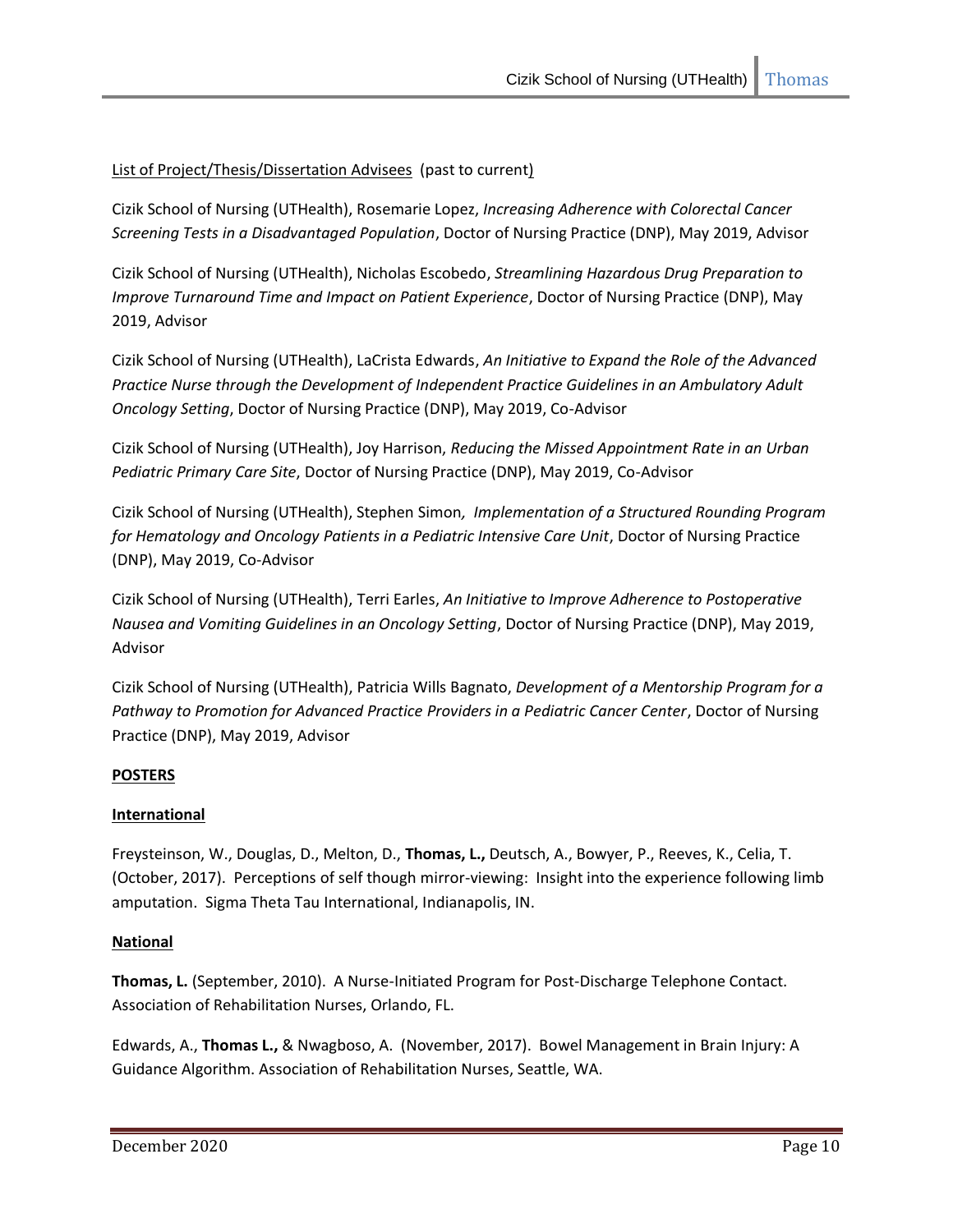Edwards, A., **Thomas L.,** & Nwagboso, A. (December, 2017). Bowel Management in Brain Injury: A Guidance Algorithm. National Association of Indian Nurses of America: Clinical Excellence Conference, Houston, TX.

McCrea, D., **Thomas, L.,** Yu, E., & Frazier, L. (March, 2018). Lessons Learned from Hurricane Harvey: Can A School Of Nursing (SON) Have A Role In Management Of Community Needs After A Disaster? American Academy of Emergency Nurse Practitioners, Chattanooga, TN.

# **Local**

Edwards, A., **Thomas L.**, & Nwagboso, A. (April, 2017). An Algorithm to Improve Communication and Management of PRN Bowel Medications in Rehabilitation Settings. Houston Medication Safety Symposium, Houston, TX.

Edwards, A., **Thomas, L**., Velasquez, J, & Nwagboso, A. (February, 2018). A Guidance Algorithm for Neurogenic Bowel. Memorial Hermann Robust Process Improvement Expo, Houston, TX.

Brixey, J., Rooney, L., Siders, K., & **Thomas, L.** (February, 2018). Implementing a software tool to improve scholarly writing and decrease faculty's time in grading in a doctorate of nursing practice (DNP) program. Advanced Quality Improvement and Patient Safety Program, Texas Children's Hospital, Houston, TX.

Siders, K., & **Thomas, L**., & Brixey, J. (February, 2019). Implementing Turnitin® (TII) to improve scholarly writing and decrease grading time. Shine Academy's 2019 Innovations in Health Education conference, Austin, TX.

Edwards, A. & **Thomas, L.** (June, 2019). Transforming nursing student attitudes toward people with disabilities. UTHealth 2019 Advances in Teaching & Learning Day, Houston, TX.

**Thomas, L.**, Schaefer, F., Hickey, J., & Giardino, E. (June, 2019). Development of a shared rubric to guide doctor of nursing practice (DNP) students from formative project evaluation through defense. UTHealth 2019 Advances in Teaching & Learning Day, Houston, TX.

**Thomas, L.**, Thayer, B., & Freysteinson, W. (October, 2019). Teaching/learning about the viewing of self in the mirror after disfiguring injury: A feasibility study in the use of video. UT Research and Evidence Based Practice Day, Houston, TX.

# **OTHER**

Served as site mentor for DNP students on Fellowship clinical projects: